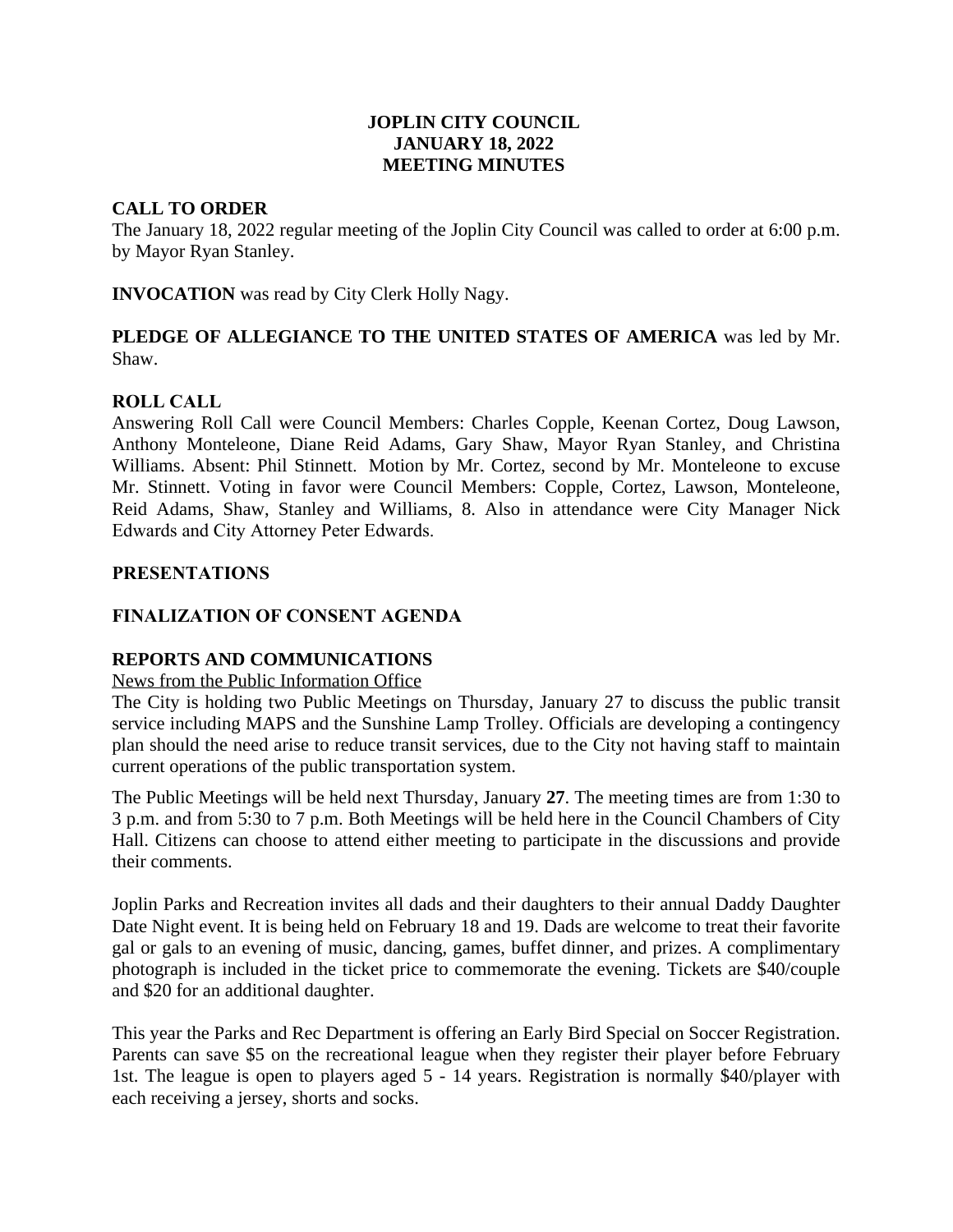Practices begin the week of March 14th and are determined by each coach. Games will be on Monday, Tuesday, or Thursday nights, depending on child's age, beginning the week of March 28th.

# **CITIZEN REQUESTS AND PETITIONS**

# **PUBLIC HEARINGS**

## **CONSENT AGENDA**

Motion by Mr. Shaw, second by Mr. Cortez to approve the Consent Agenda. Voting in favor were Council Members: Copple, Cortez, Lawson, Monteleone, Reid Adams, Shaw, and Williams, 8. Nays: 0. Absent: Stinnett, 1.

 Minutes of January 3, 2022, City Council Meeting Minutes of January 10, 2022, Special City Council Meeting

COUNCIL BILL NO. 2021-294 - AN ORDINANCE amending Ordinance No. 2004-256, passed by the Council of the City of Joplin, Missouri, November 15, 2004, by removing from District C-1 (Neighborhood Commercial) and including in District C-3 (Commercial) property as described below and located at 1925 W. Junge Blvd and the Southwest Corner of W. Junge Blvd and S. Adele Ave., City of Joplin, Jasper County, Missouri. **Ordinance No. 2022-006**

COUNCIL BILL NO. 2021-295 - AN ORDINANCE amending Ordinance No. 2004-256, passed by the Council of the City of Joplin, Missouri, November 15, 2004, by removing from District R-3-PD (Apartment House Planned Development) and including in District C-1 (Neighborhood Commercial) property as described below and located 2302 S. Connecticut Ave., City of Joplin, Jasper County, Missouri. **Ordinance No. 2022-007**

COUNCIL BILL NO. 2021-296 - AN ORDINANCE amending Ordinance No. 2004-256, passed by the Council of the City of Joplin, Missouri, November 15, 2004, by removing from District R-1 (Single-family Residential) and including in District C-1 (Neighborhood Commercial) property as described below and located at 415 and 421 W 32nd St. City of Joplin, Jasper County, Missouri. **Ordinance No. 2022-008**

COUNCIL BILL NO. 2021-297 - AN ORDINANCE amending Ordinance No. 2004-256, passed by the Council of the City of Joplin, Missouri, November 15, 2004, by removing from District C-1 (Neighborhood Commercial) and including in District R-2 (Two-family Residential) property as described below and located at  $1201$  and  $1203 \text{ E } 20$ <sup>th</sup> St., City of Joplin, Jasper County, Missouri. **Ordinance No. 2022-009**

COUNCIL BILL NO. 2021-298 - AN ORDINANCE amending Ordinance No. 2004-256, passed by the Council of the City of Joplin, Missouri, November 15, 2004, by removing from District C-1 PD (Neighborhood Commercial Planned Development) and including in District R-2 (Two Family Residential) property as described below and located at 1101 E. 20<sup>th</sup> Street, City of Joplin, Jasper County, Missouri. **Ordinance No. 2022-010**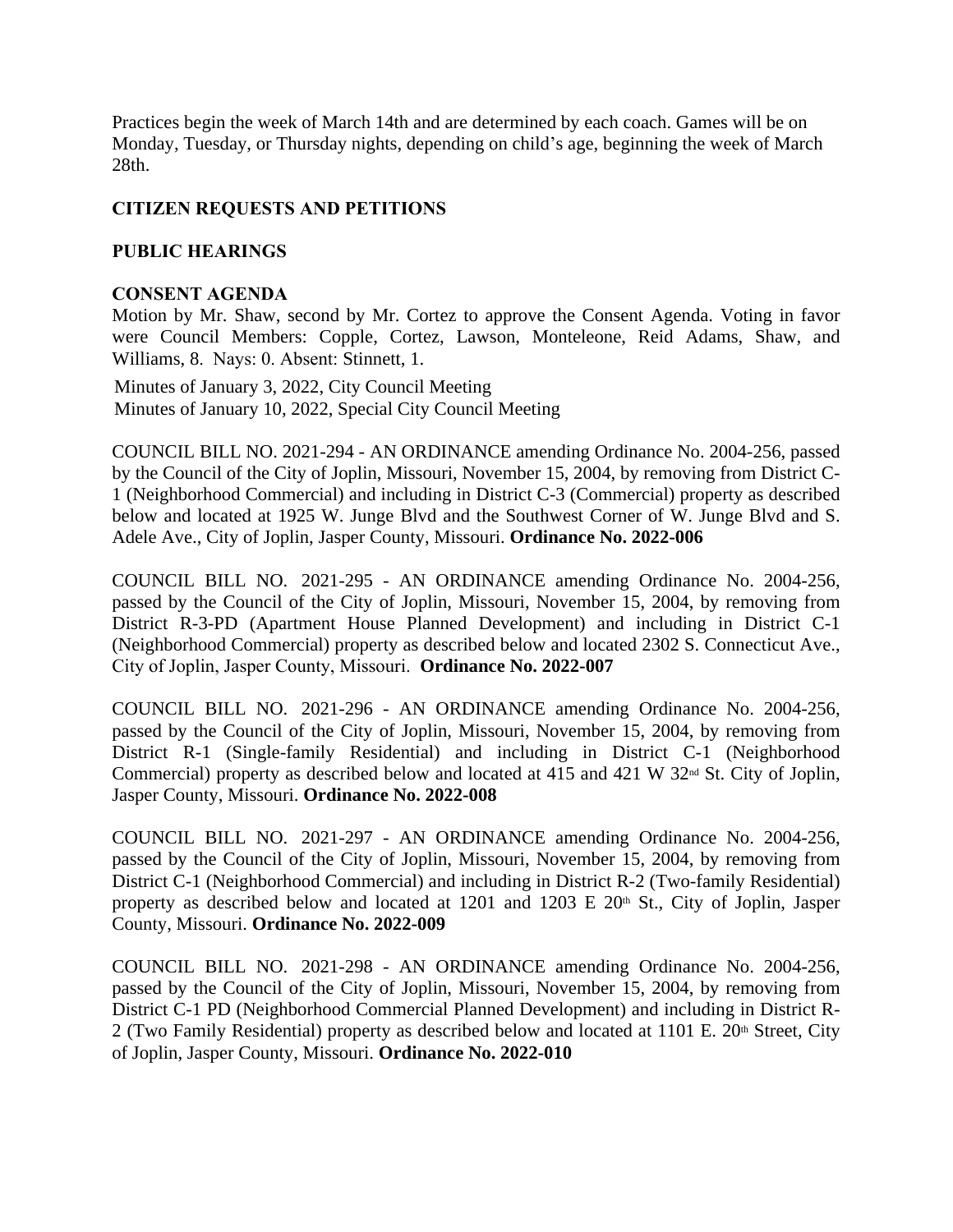COUNCIL BILL NO. 2021-300 - AN ORDINANCE approving the voluntary annexation by the Council of the City of Joplin, Missouri, of property located 7110 W. 20<sup>th</sup> Street, Joplin, Jasper County, Missouri. **Ordinance No. 2022-011**

COUNCIL BILL NO. 2021-301 - AN ORDINANCE amending Ordinance No. 2004-256, passed by the Council of the City of Joplin, Missouri, November 15, 2004, by removing from District R-1 (Single Family Residential) and including in District M-2 (Restricted Industrial) property as described below and located at 7110 W. 20<sup>th</sup> Street, City of Joplin, Jasper County, Missouri. **Ordinance No. 2022-012**

COUNCIL BILL NO. 2022-600 - AN ORDINANCE amending Chapter 10 Alcoholic Beverages, by repealing Section 10-3 Hours of sale generally, and enacting a new Section 10-3 Hours of sale generally in lieu thereof. **Ordinance No. 2022-013**

COUNCIL BILL NO. 2022-601 - AN ORDINANCE amending Chapter 10 Alcoholic Beverages, by repealing Section 10-4 Sunday sales of packaged liquor. **Ordinance No. 2022-014**

### **RESOLUTIONS**

Mr. Cortez introduced Resolution No. 2022-001 - A Resolution recognizing Sherri McCulloch upon her retirement from active service as Financial Analyst in the Finance Department of the City of Joplin, Missouri. Motion by Mr. Cortez, second by Mr. Lawson to approve Resolution No. 2022-001. Voting in favor were Council Members: Copple, Cortez, Lawson, Monteleone, Reid Adams, Shaw, Stanley, and Williams, 8. Nays: 0. Absent: Stinnett, 1. **Resolution No. 2022-001** was approved.

Dr. Reid Adams introduced Resolution No. 2022-002 – A Resolution of the City of Joplin, Missouri, stating the intent to pursue an Economic Development Administration (EDA) Grant in the amount of approximately \$2 million for the Bakers Branch East Sewer Extension; and, committing to the match funding for the remainder of the project, which is estimated to cost an additional nearly \$1.1 million. Motion by Dr. Reid Adams, second by Mr. Copple to approve Resolution No. 2022-002. Voting in favor were Council Members: Copple, Cortez, Lawson, Monteleone, Reid Adams, Shaw, Stanley, and Williams, 8. Nays: 0. Absent: Stinnett, 1. **Resolution No. 2022-002** was approved.

Mr. Lawson introduced Resolution No. 2022-003 A Resolution allowing the Joplin Public Works Department to proceed in developing new permits for all permitted industries in the City of Joplin and changes to the City of Joplin's ordinance of Section 118 per the Environmental Protective Agency's (EPA) General Pretreatment Regulations and Streamlining Rule. Motion by Mr. Lawson, second by Mr. Shaw to approve Resolution No. 2022-003. Voting in favor were Council Members: Copple, Cortez, Lawson, Monteleone, Reid Adams, Shaw, Stanley, and Williams, 8. Nays: 0. Absent: Stinnett, 1. **Resolution No. 2022-003** was approved.

#### **ORDINANCES – EMERGENCY**